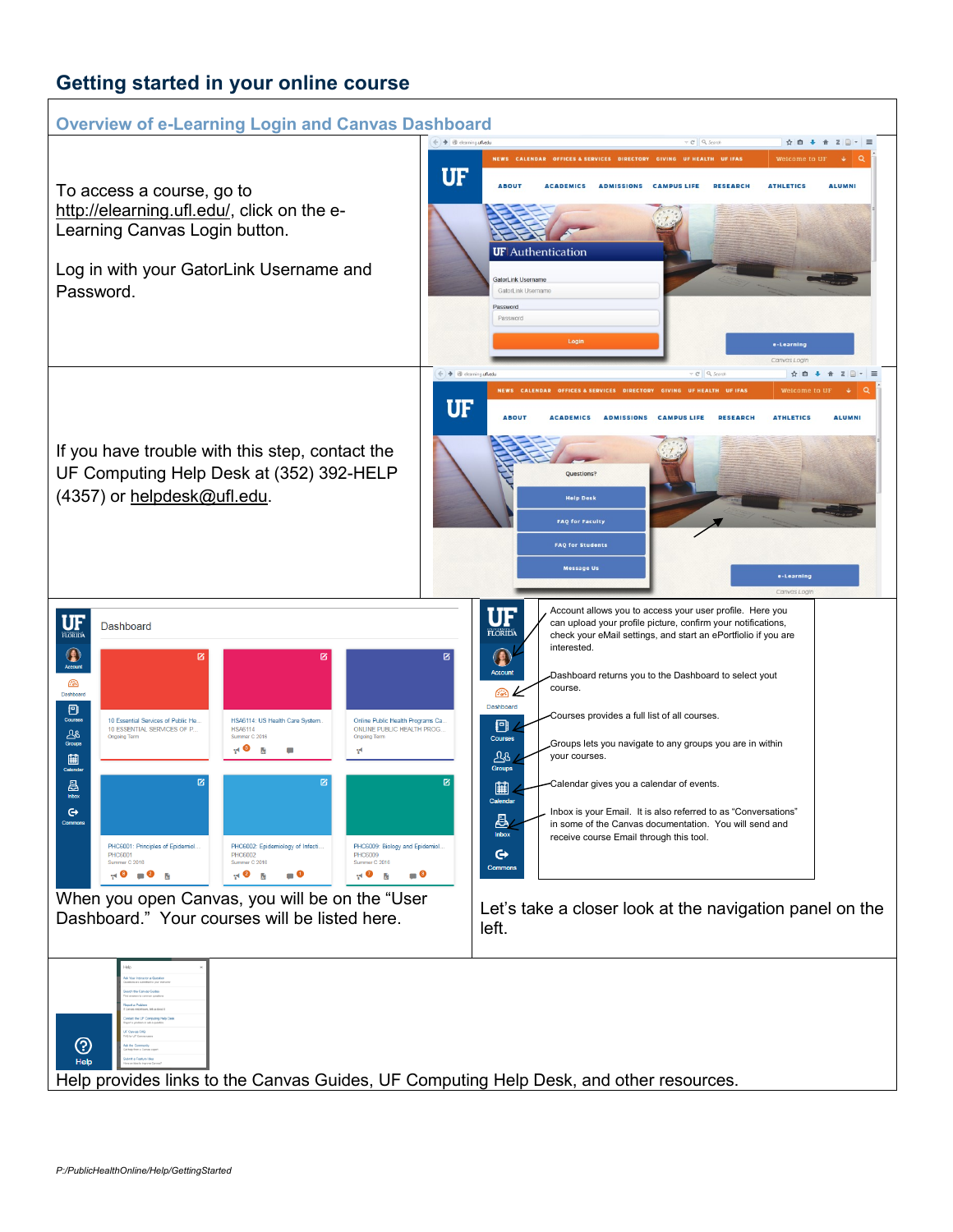## **Overview of Course Toolbar**

1. When your course site opens you will land on the Home page for the course. In the **Course Toolbar**, you will see that this is the "**Home**" tool.

2. The second tool in the **Course Toolbar** is the "**Syllabus.**" While instructors make every attempt to post a final syllabus by the first day of a course, all syllabi are subject to change as needed. Please print the pdf file of the syllabus for easy reference for those times you are not logged onto the course. In Canvas, the Syllabus tool also includes an automatically generated list of assignments.

3. Throughout the course, instructors, TAs, and the tech support team will post announcements in the "**Announcements**" tool. These announcements will stay archived in this tool throughout the semester. In addition, Canvas will automatically send the announcement to your UF email account.

4. Most online courses are comprised of modules. Usually, these modules match the week of the course, so that Module 1 is for Week 1, etc. These modules include the work that is expected for that module (lectures, readings, discussion boards, assignments, exams, etc.). These modules can be found in the "**Modules**" tool. Modules will be described in more detail below.

5. Students can check their progress via the online grade book in the **"Grades"** tool, where your grades for graded elements will be posted. Please note that instructors have various timelines for releasing grades for different assignments and assessments, and they may not be immediately available. Also note that if a course requires that you participate in only part of a set of assignments, those assignments that a student is not required to participate in will appear as zeros in the grade book, but they will not affect the final grade. For example, a course has 15 discussion boards, but you are only required to participate in 10 discussion boards for a grade. Your grade book will display a "0" for any discussion boards you were not required to participate in, and those will be "dropped."

6. The "**People**" tool provides you access to a list of your classmates, as well as access to any Groups required for the course. In some courses you will be assigned to groups for certain assignments. In other courses you might be asked to self-select into groups.

7. Other tools might be active in your course site based on how the faculty has designed the course. "**Conferences**" is a tool for live meetings. There are other tools for "**Collaborations**" that could be made active based on the type of team assignments required in the course. Depending on the design, the course could potentially have a wide variety of tools available.



## **Course Toolbar** *Located in left column of course site.*

| <b>HSA6114</b><br>Summer C 2015 |                |
|---------------------------------|----------------|
| Home                            | 1              |
| Syllabus                        | $\overline{2}$ |
| <b>Announcements</b>            | 3              |
| Modules                         | 4              |
| Grades                          | 5              |
| People                          | 6              |
| Conferences                     | 7              |
|                                 |                |